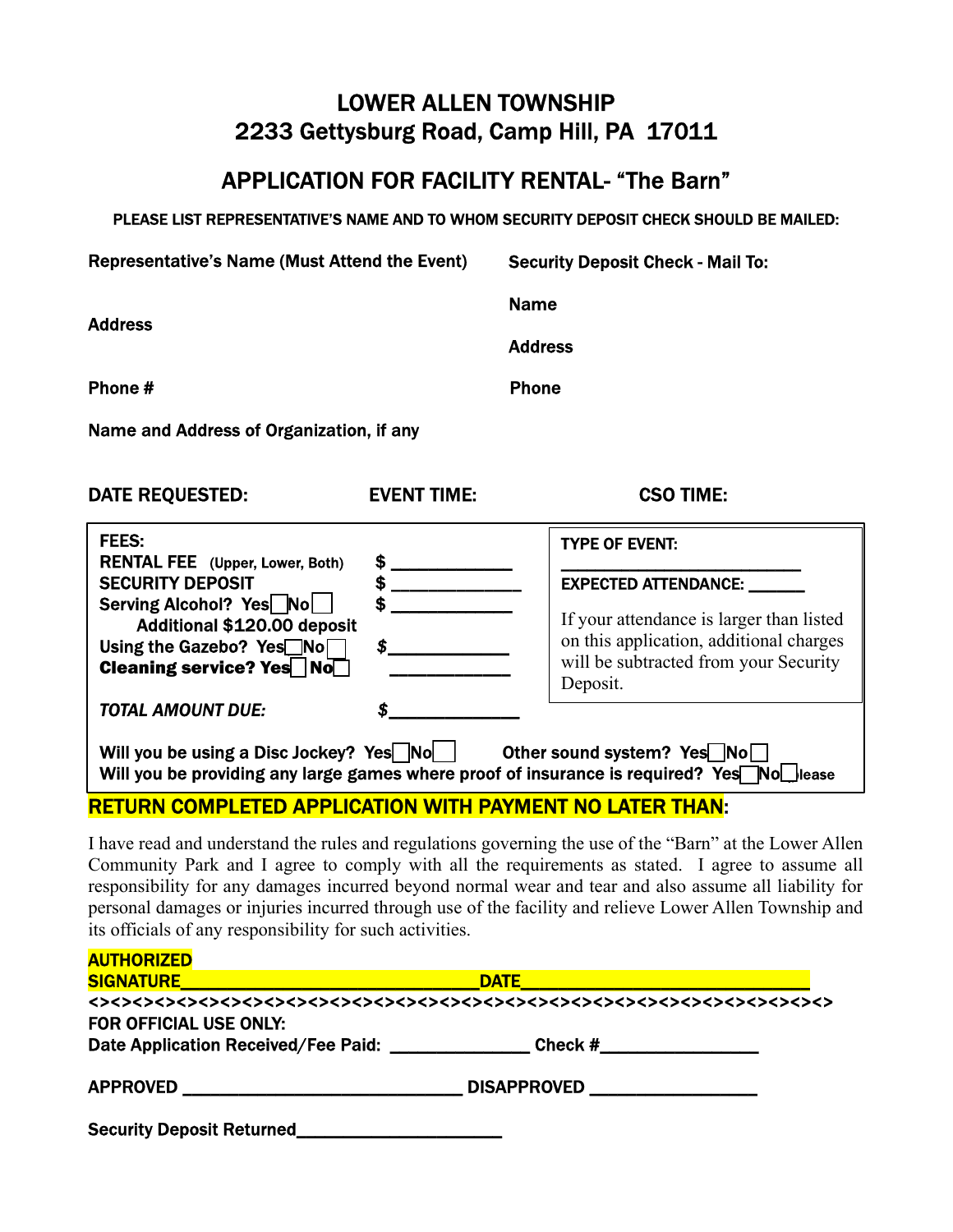# LOWER ALLEN TOWNSHIP COMMUNITY PARK Barn Facility RULES AND REGULATIONS

#### 1. RENTAL POLICY

 a. Upon booking the facility all security deposits MUST BE SUBMITTED with the rental application. This will secure the date of your event. The rental fee must be paid at least two (2) months prior to the rental date. If reservation of the facility is less than two (2) months away, all deposits and rental fees are due at the time the application is submitted. The Representative listed on the rental application form, MUST be in attendance during the entire event. No pets please.

### 2. SECURITY DEPOSIT (S)

- a. A refundable security deposit is required when using the Barn Facility by all groups or individuals. This deposit will be returned contingent upon a satisfactory inspection of the facility, after the event.
- b. An additional \$120.00 security deposit is required for events when ALCOHOLIC BEVERAGES will be served. Alcoholic beverages are only permitted to be consumed in the area of the Barn facility, with a Security Guard on the premises. The Township schedules the Security Guard, at the rate of \$18.00 per hour. (5.5 hours maximum including cleanup  $+1$  hr of travel time/reporting). The Security Guard fee will be deducted from your security deposit. The Security Guard will arrive at the designated time and will leave following the last person who is responsible for closing the facility.
- c. A refund check will be forwarded to you 2-3 weeks after your event, pending inspection.

#### 3. SECURITY DEPOSIT REFUND

- a. The Security Deposit will NOT be refunded to the applicant if any of the following conditions occur:
	- (1) Damage occurs to the facility, gazebo or outside grounds during the time of the event as determined by the Township Manager, Park Superintendent or the designated employee.
	- (2) The Barn Facility is not returned to the condition it was found, prior to your event. Additional costs may be assessed if repair or replacement exceeds the security deposit.

#### (3) If the Barn Facility/Park is accessed before rental time or not vacated by 10:00PM

#### 4. REQUIRED CLEAN-UP

- a. In order to receive the FULL SECURITY DEPOSIT return the following cleanup must be completed.
	- (1) All trash, garbage, and paper must be removed from the facility, The Township supplies trash cans and liners. The dumpster for regular trash; as well as the appropriate recycling containers, are located outside the Facility. Please recycle.
	- (2) All tables and chairs must be put on their rollers and carts, in the appropriate closet. PLEASE REMEMBER TO PICK UPTHE TABLES, do not scrape along the flooring.
	- (3) Sweeping of the event area is required. There are brooms and dustpans located on each level of the Barn Facility.